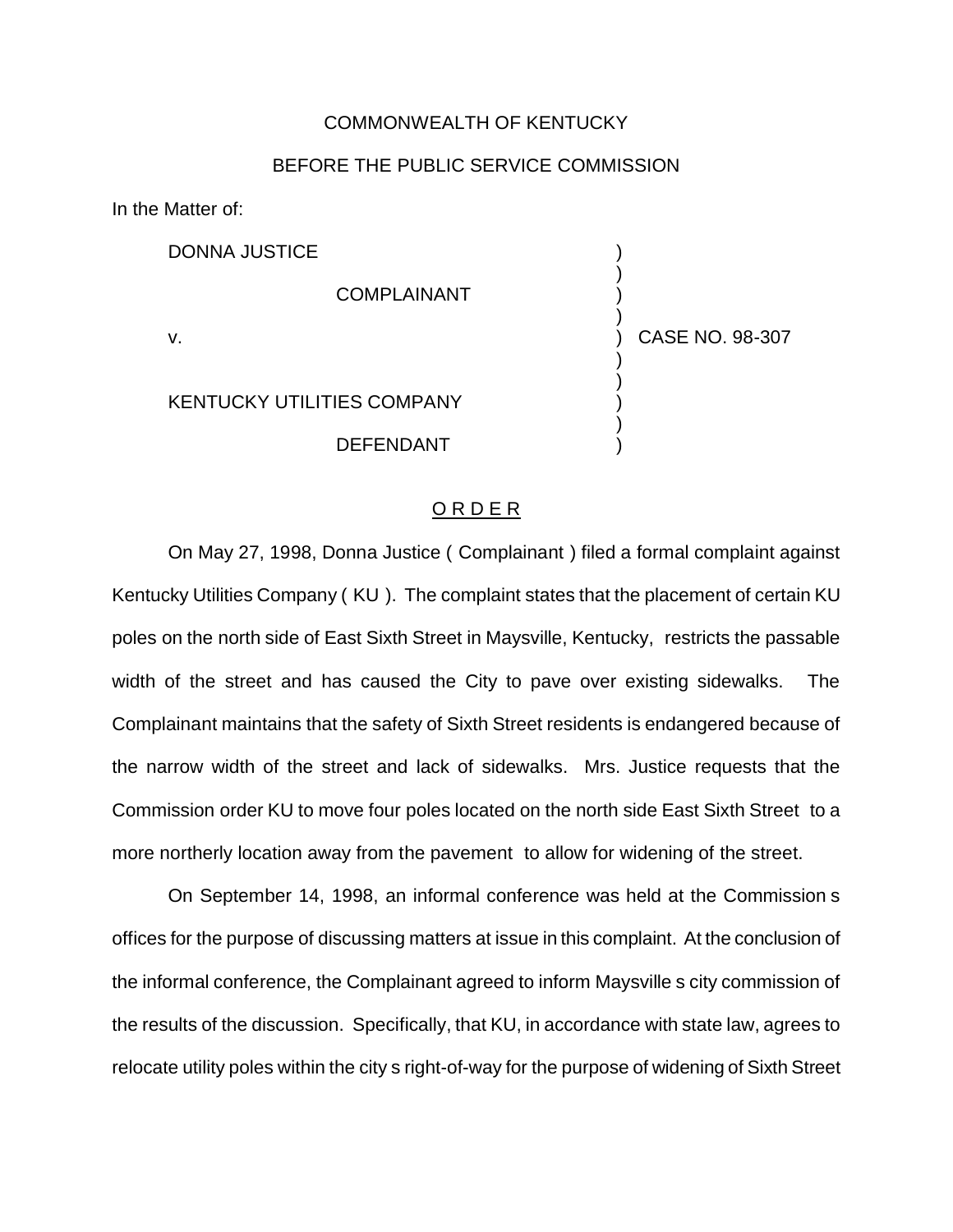in the event that such action is requested by the city of Maysville.

Following the informal conference, by Order dated September 29, 1998, the complaint was held in abeyance pending a request by the city of Maysville for KU to relocate poles located in the city s right-of-way at Sixth Street. The Order requires the parties to file monthly status reports to inform the Commission of action taken to resolve the complaint.

In accordance with the September 29, 1998 Order, KU submitted a status report on November 6, 1998. The report states that Denis Redmond, City Manager, wrote KU a letter stating that the city was in the process of providing off-street parking along Sixth Street. According to the status report, however, Denis Redmond indicated in a telephone conversation with KU engineer, Chris Haney, that it was not necessary for KU to relocate the facilities in question at this time. By Order dated December 9, 1998, the Commission required KU to verify that the city did not require the facilities to be relocated at this time.

In response to the December 9, 1998 Order, KU submitted a second status report and letter from Denis Redmond to Helen Helton, Executive Director of the Commission. The report and letter verify that the city of Maysville does not require KU to move the facilities at this time but that the city will inform Kentucky Utilities when and if a relocation of the utilities is necessary.

Based upon the information provided to the Commission to date, the complaint will be dismissed. In the event that KU refuses to relocate facilities when requested to do so by the city of Maysville, the Complainant may seek appropriate relief from the Commission by filing a new formal complaint.

-2-